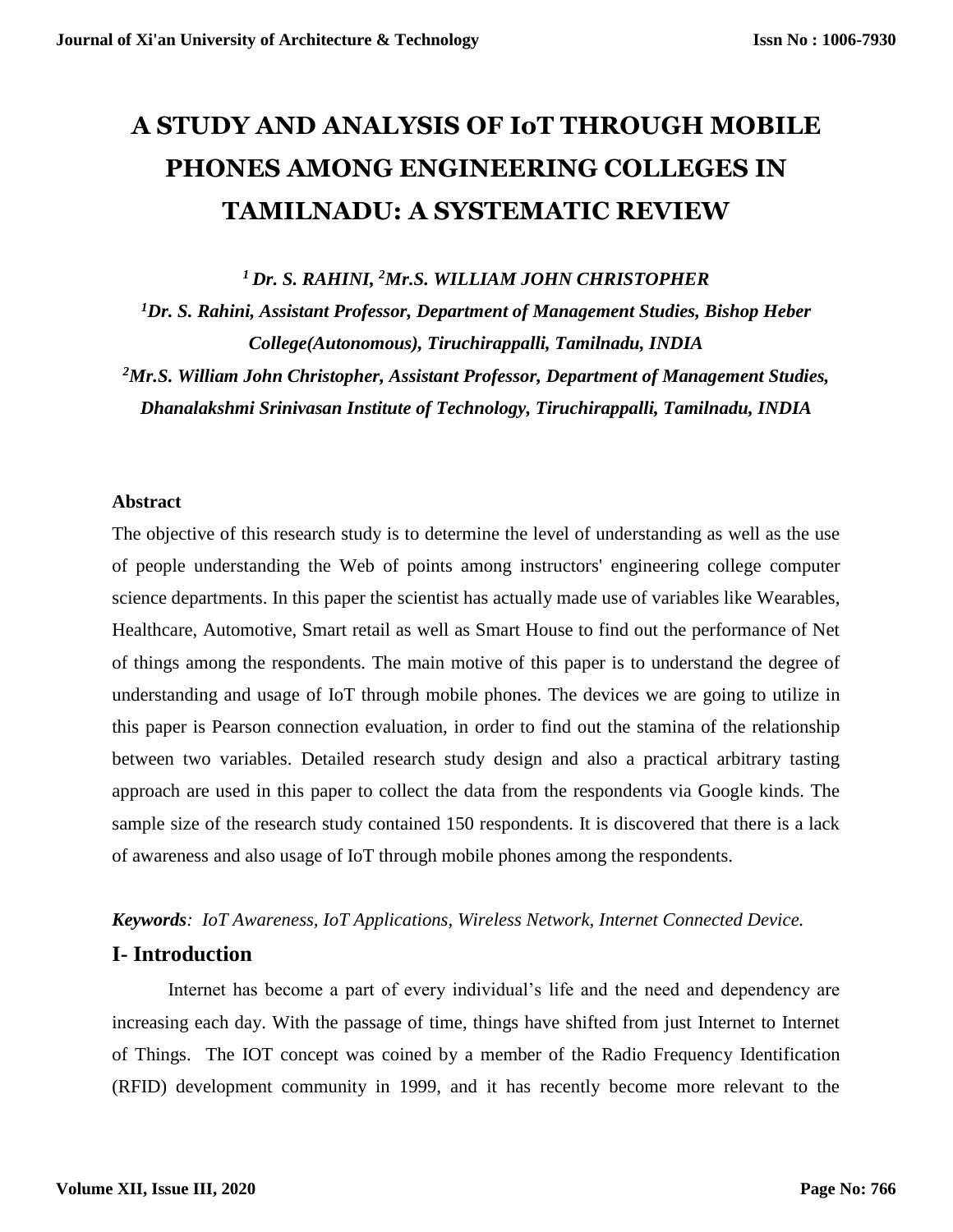practical world largely because of the growth of mobile devices, embedded and ubiquitous communication, cloud computing and data analytics. Imagine a world where billions of objects can sense, communicate and share information, all interconnected over public and private Internet Protocol (IP) networks. These interconnected objects have data regularly collected, analyzed and used to initiate action, providing a wealth of intelligence for planning, management and decision making. This is the world of the Internet of Things (IOT). The "Internet of things" (IoT) may be turning into a progressively developing subject sentence of discussion both in the work environment and outside for it. It's an idea that not best need the possibility will sway how we live as well as how we worth of effort. Be that the thing that precisely is the "Internet of things" and what effect will be it setting off to have on you, if any? **Morgan J. (2013).** Internet of things may be revolving around expanded machine on machine correspondence step by step. It is a chance that expand on cloud computing and networks from claiming physical article. **Burrus. D (2015).** Internet of things need settled on a large number invention. Some of the most punctual ventures bring started to pay off, for advanced mobile thermostats, wearable wellness devices, Furthermore other innovations turning into standard. For new IoT items under improvement or as of late propelled going starting with medical-monitoring frameworks should sensors for cars, some examiners accept that the Internet of things will be poised for considerably more excellent additions? **Bauer H., Patel M. and Veira J. (2015).** Talking at Fortune's worldwide gathering, he predicted that 500 billion gadgets might be associated with the internet by 2025. **Skarmeta A. F., Hernandez-Ramos J. L. and Moreno M. V. (2014).** 

# **II - Wearables**

Wearable devices are a hot topic these days, as illustrated by the new \$5,000 "Make it Wearable" challenge recently issued by Intel. Health- and fitness-oriented wearable devices that offer biometric measurements such as heart rate, perspiration levels, and even complex measurements like oxygen levels in the bloodstream are also becoming available. Technology advancements may even allow alcohol levels or other similar measurements to be made via a wearable device. The ability to sense, store, and track biometric measurements over time and then analyze the results, is just one interesting possibility. Tracking body temperature, for example, might provide an early indication of whether a cold or the flu is on the way. Wearable devices could be allowed to automatically connect to devices around the home too.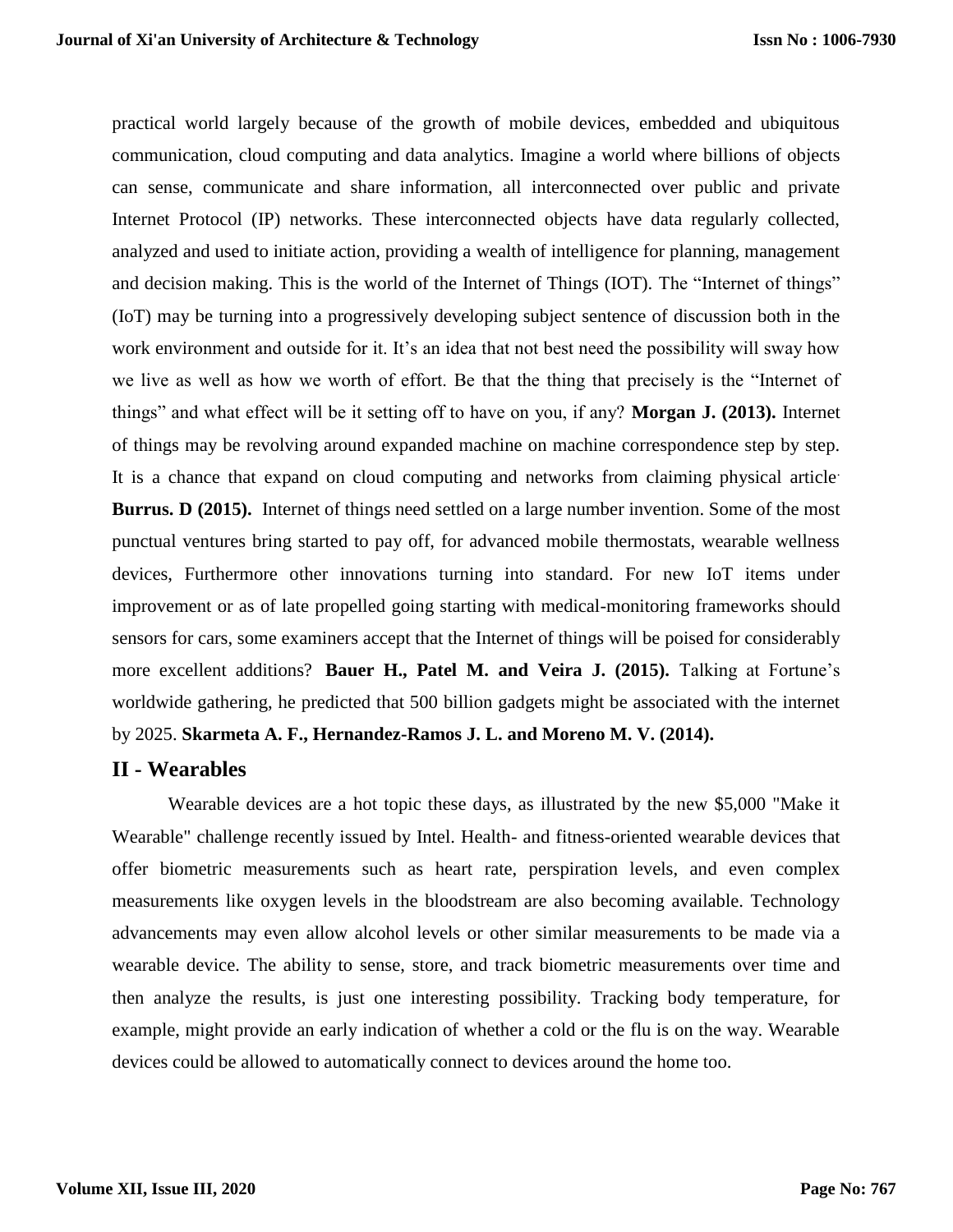# **III- Healthcare**

The [healthcare industry](https://www.peerbits.com/blog/mobile-healthcare-revolutionzing-industry.html) is in a state of great despair. Healthcare services are costlier than ever, global population is aging and the number of chronic diseases is on a rise. Medical diagnostic consumes a large part of hospital bills. Technology can move the routines of medical checks from a hospital (hospital-centric) to the patient's home (home-centric). The right diagnosis will also lessen the need of hospitalization. A new paradigm, known as the Internet of Things (IoT), has an extensive applicability in numerous areas, including healthcare.

# **IV- Automotives**

Internet of things, or devices connected over a network, is no longer a fancy technology for the future. It's here and fast changing the way we live. In the automotive sector, IoT has enabled greater transportation efficiency and management capabilities and is leading us to a future of intelligent, autonomous vehicles. According to Net scribe's market [research,](https://www.netscribes.com/solutions/market-intelligence/market-research/) the global automotive IoT market is expected to reach USD 106.32 billion by 2023, driven by the everincreasing need for saving time and maximizing productivity in the fast-paced world.

# **V- Smart Home**

A smart home environment is meant to be a small physical world, consisting of different devices, including sensors, actuators, displays and computational elements interacting and exchanging information with users to provide them with automated, customized, and secured services. for example, smart homes are mainly designed for old-age people because such homes are capable of sensing, processing and relaying their important health information and communicating the data through integrated devices and networks to protectors. Moreover, smart homes can help oldage people to live an independent and better life.

# **VI- Smart Retail**

Power shelf technology enables stores to transform their customer service relationships and provide consumers with a seamless shopping experience, while meeting, and surpassing, the expectations of increasingly tech-savvy consumers.

By combining low-power, battery-free hardware with real-time digital analytics, Power shelf helps retailers better manage inventory, reduce out-of-stock products, and increase their operational efficiency.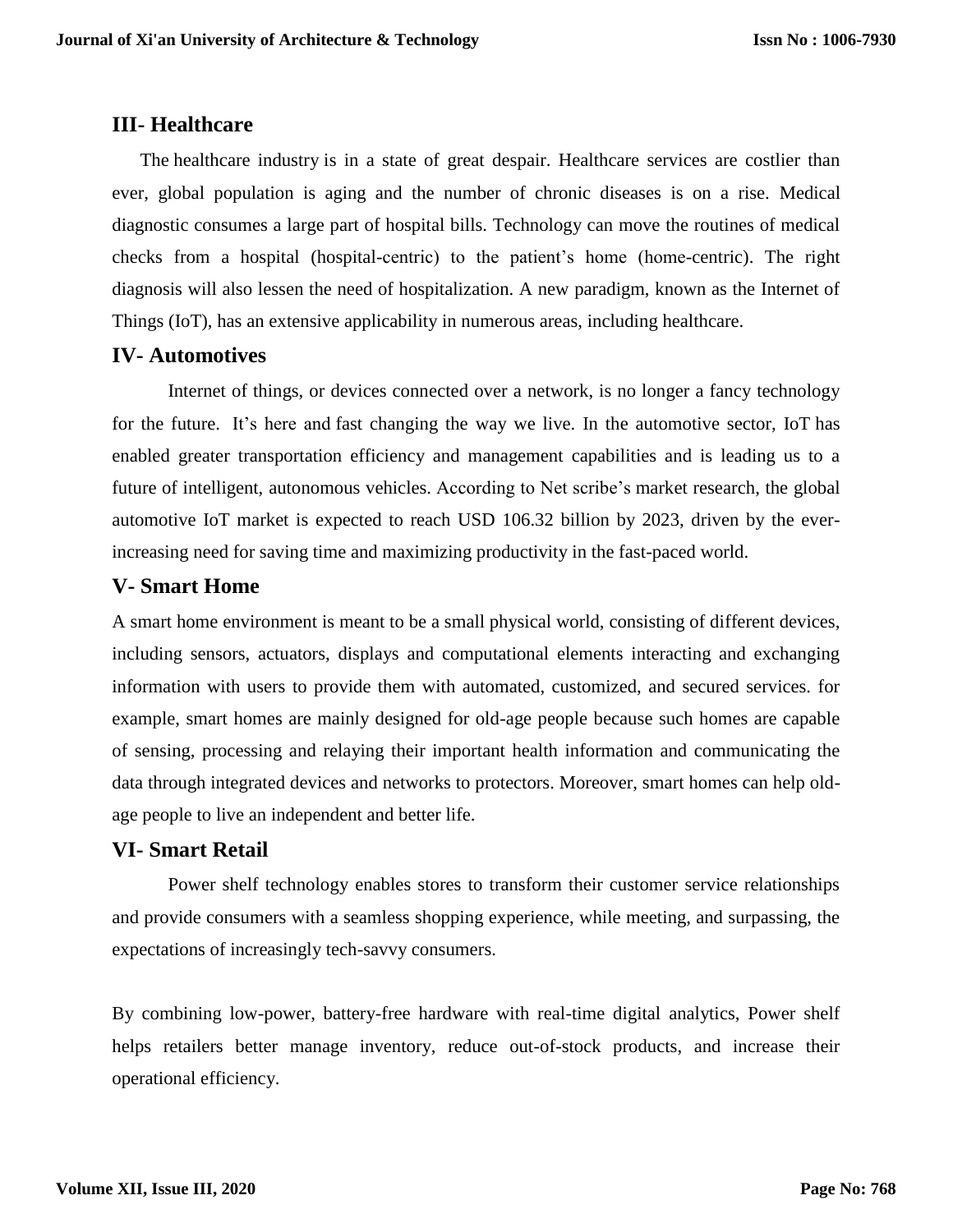# **VII- Review of Literature**

According to the **Gartner** Research report on the IoT, billions of connected things are already in use in 2015 and that number will reach 25 billion in just a few short years. **Atzori (2010)** provided the readers with a description of the different visions of the IoT paradigm coming from different scientific communities and reviews the enabling technologies and illustrates which are the major benefits of spread of this paradigm in everyday-life. **Borgia (2014)** reviews the three different phases with which the physical-cyber world interaction takes place: (i) collection phase (procedures for sensing the physical environment, collecting real-time physical data and reconstructing a general perception of it); (ii) transmission phase (mechanisms to deliver the collected data to applications and to different external servers); and (iii) process, management and utilization phase (by service-oriented architecture, cloud computing or peer-topeer systems). **Lee (2015)** presents five IoT technologies that are essential in the deployment of successful IoT-based products and services and discusses three IoT categories for enterprise applications used to enhance customer value. Because of the potential but uncertain benefits and high investment costs of the IoT, firms need to carefully assess every IoT-induced opportunity and challenge to ensure that their resources are spent judiciously. **Qin.Y, Sheng.Q.Z, Falkner.N.J, Dustdar.S, Wang.H, Vasilakos. A.V (2016)** study and discusses state-of-the-art techniques of IoT from the data-centric perspective. According to **Nordrum (2016),** IoT is expected to offer classy connectivity that goes beyond machine-to-machine (M2M) communications. **Razzak, F. (2012)** says the Internet of Things (IoT) enabled users to bring physical objects into the sphere of cyber world. According to **Shao, W. and Li, L. (2009)** IoT, which is integrated with Sensor Technology and Radio Frequency Technology, is the ubiquitous network based on the omnipresent hardware resources of Internet, is the Internet contents objects together. According to **Sun, C. (2012)** Radio Frequency Identification (RFID) is a system that transmits the identity of an object or person wirelessly using radio waves in the form of a serial number.

# **VIII- Need of the Study**

According to BCC Research 2011 market report on sensors, the global market for sensors was around \$56.3 billion in 2010. In 2011, it was around \$62.8 billion. The global market for sensors is expected to increase to \$91.5 billion by 2016, at a compound annual growth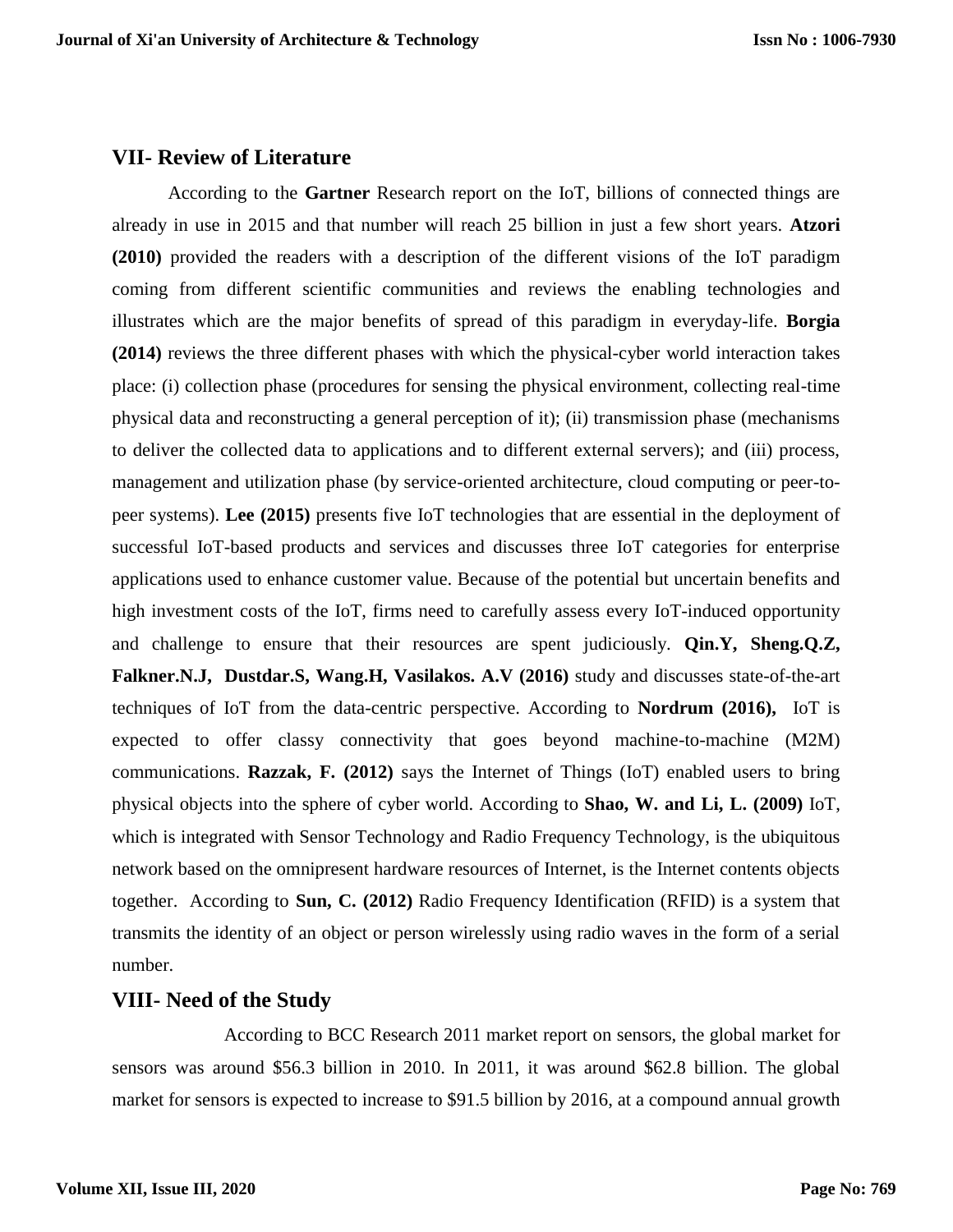rate of 7.8%. One of the techniques for connecting everyday objects into networks is radio frequency identification RFID technology. **E. Welbourne, L. Battle, G. Cole, K. Gould, K. Rector, S. Raymer, M. Balazinska, and G. Borriello (2009).** In this technology, the data carried by the chip attached to an object is transmitted via wireless links. RFID has the capability to convert dump devices into comparatively smart objects. RFID systems can be used wherever automated labelling, identification, registration, storage, monitoring, or transport is required to increase efficiency and effectiveness. According to Frost  $\&$  Sullivan (2011), the global RFID market was valued at from \$3 billion to \$4 billion in 2009. The RFID market will grow by 20% per year through 2016 and reach a volume of approximately from \$6.5 billion to almost \$9 billion. According to Figure 3, it is expected that five main sectors, education, transportation, industry, healthcare, and retails, will generate 76% of the total RFID market demand by 2016.



**Figure3: RFID Sales by Major Market Segments**

#### **Scope of the Study**

The vision of the IoT has been heavily energised by statistics and predictions. In this section, we discuss some of the statistics and facts related to the IoT which allows us to understand how the IoT has grown over the years and how it is expected to grow in the future. Further, these statistics and facts highlight the future trends in the industry marketplace. It is estimated that there about 1.5 billion Internet-enabled PCs and over 1 billion Internet-enabled mobile phones today. These two categories will be joined by Internet-enabled smart objects. **G. Kortuem, F. Kawsar, D. Fitton, and V. Sundramoorthy (2010) & L. Atzori, A. Iera, and G. Morabito(2014).** In the future by 2020, there will be 50 to 100 billion devices connected to the Internet, ranging from smartphones, PCs, and ATMs (Automated Teller Machine) to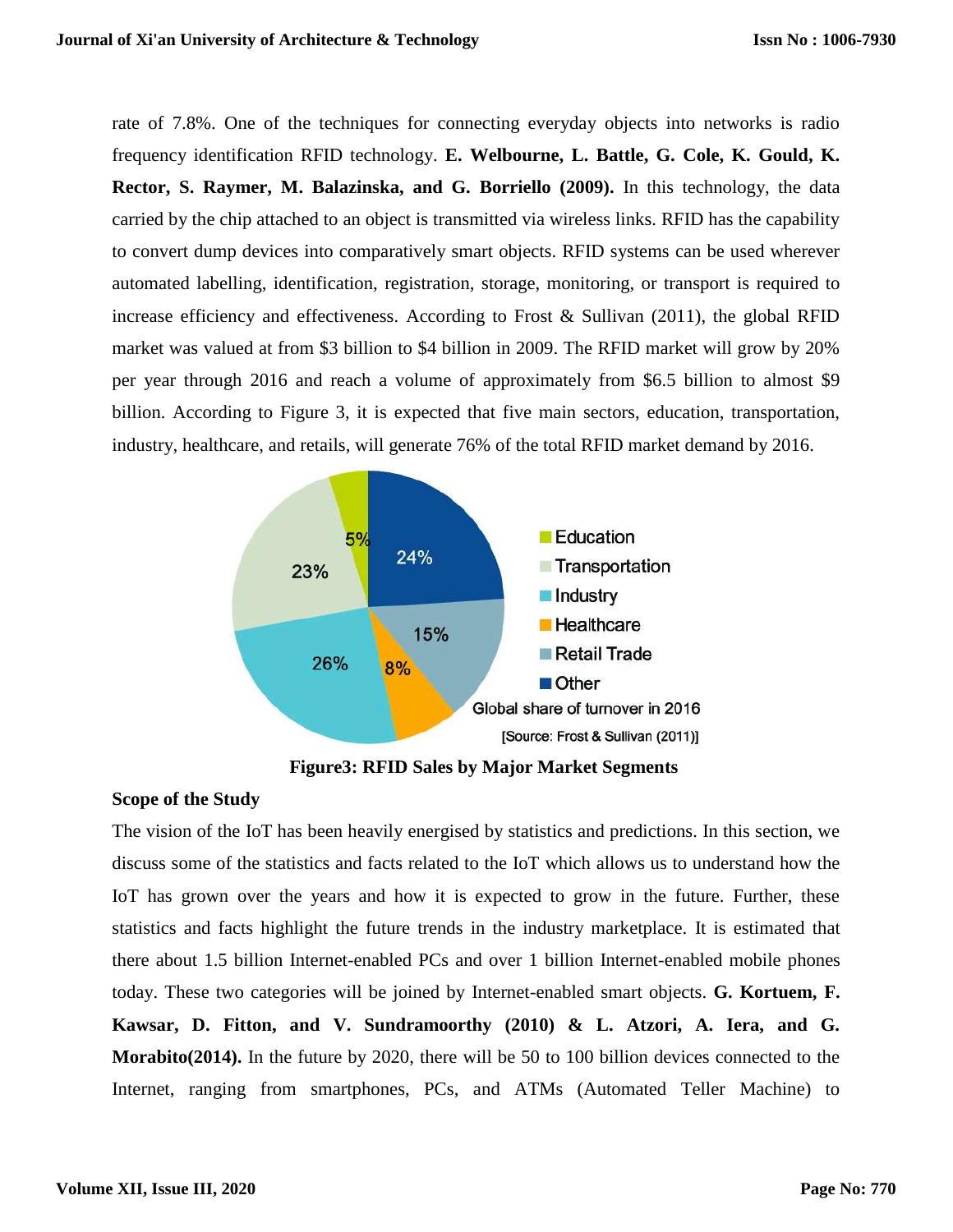manufacturing equipment in factories and products in shipping containers.**C. Perera, A. Zaslavsky, P. Christen, and D. Georgakopoulos (2014).** As depicted in Figure 1, the number



connected to the Internet exceeded the number of people on Earth in 2008. According to CISCO, each individual on earth will have more than six devices connected to the Internet by 2020.

#### **Growth in Internet-Connected Devices / Objects by 2020**

# **IX-Focus of the Study**

- $\triangleright$  To identify the level of awareness of people knowing the Internet of things among teachers in private engineering college in Trichy.
- $\triangleright$  To find out the efficiency of Internet of things among teachers in private engineering college in Trichy.
- $\triangleright$  To analyze the usage of Internet of things among teachers in private engineering college in Trichy.

# **X-Research Approach**

Descriptive Research design is used in this research paper in order to study the individual characteristics of the respondents. A convenient random sampling method is used in this study to collect the data from the respondents through the Google forms.. The sampling unit of this study was conducted among teachers in private engineering college located at Tiruchirappalli district with special reference to TamilNadu. The sample size of the study consisted of 150 respondents. The tools used in this paper are percentage analysis and Pearson correlation analysis.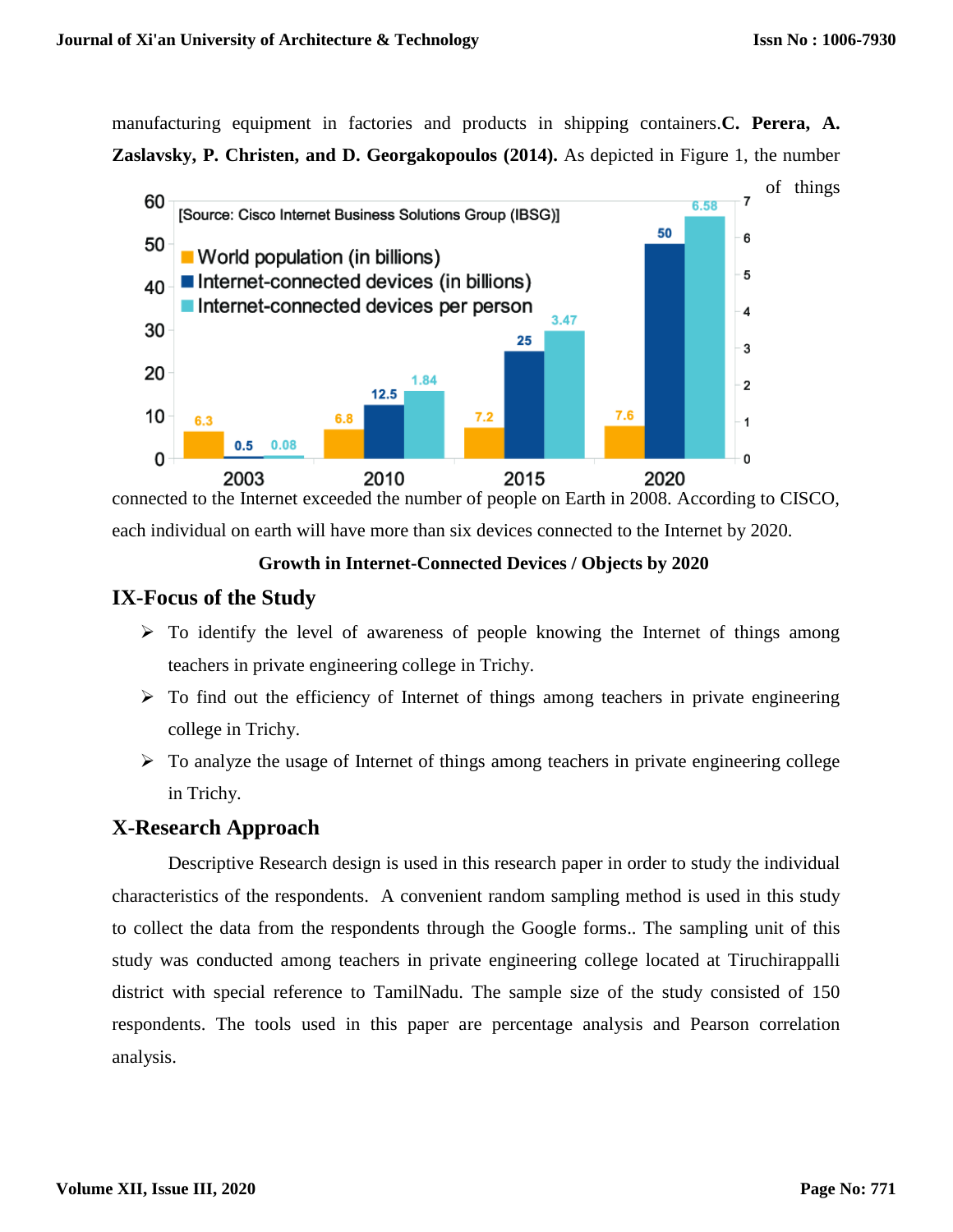# **XI- Limitations**

- $\triangleright$  The suggestions given by the respondents are not constant because the mindset of the respondents may be changed.
- $\triangleright$  Due to time and economic constraints of the research, the number of respondents is limited to 150.
- $\triangleright$  The study mainly covered in the area of Trichy only, the opinion of the respondents can be varied to several areas.

# **Reliability Statistics:**

| <b>Cronbach's Alpha</b> | <b>No Of Items</b> |  |  |  |
|-------------------------|--------------------|--|--|--|
| 0.895                   | 30                 |  |  |  |

# *Reliability Analysis*

The Cronbach"s alpha values (0.895) for the scales exceed the minimum requirements, thereby demonstrating that the scales are internally consistent and have acceptable reliability values in their original form in this study.

|            |             | Wearables        | <b>Healthcare</b> | <b>Smart</b><br>Home | Healthcare       | <b>Smart</b><br>Retail | Healthcare       | <b>Automotive</b> | <b>SmartRetail</b> |
|------------|-------------|------------------|-------------------|----------------------|------------------|------------------------|------------------|-------------------|--------------------|
| Wearables  | Pearson     |                  |                   |                      |                  |                        |                  |                   |                    |
|            | Correlation | 1                | 0.128             | $\mathbf{1}$         | $.485***$        | 1                      | $.350**$         | 1                 | $.472**$           |
|            | Sig. (2-    |                  |                   |                      |                  |                        |                  |                   |                    |
|            | tailed)     |                  | $\boldsymbol{0}$  |                      | $\boldsymbol{0}$ |                        | $\boldsymbol{0}$ |                   | $\boldsymbol{0}$   |
|            | ${\bf N}$   | 150              | 150               | 150                  | 150              | 150                    | 150              | 150               | 150                |
| Healthcare | Pearson     |                  |                   |                      |                  |                        |                  |                   |                    |
|            | Correlation | 0.128            | $\mathbf{1}$      | $.485***$            | $\mathbf{1}$     | $.350**$               | $\bf{1}$         | $.472**$          | $\perp$            |
|            | Sig. (2-    |                  |                   |                      |                  |                        |                  |                   |                    |
|            | tailed)     | $\boldsymbol{0}$ |                   | $\mathbf{0}$         |                  | $\boldsymbol{0}$       |                  | $\mathbf{0}$      |                    |
|            | ${\bf N}$   | 150              | 150               | 150                  | 150              | 150                    | 150              | 150               | 150                |

**Pearson Correlation Analysis Relationship between Variables**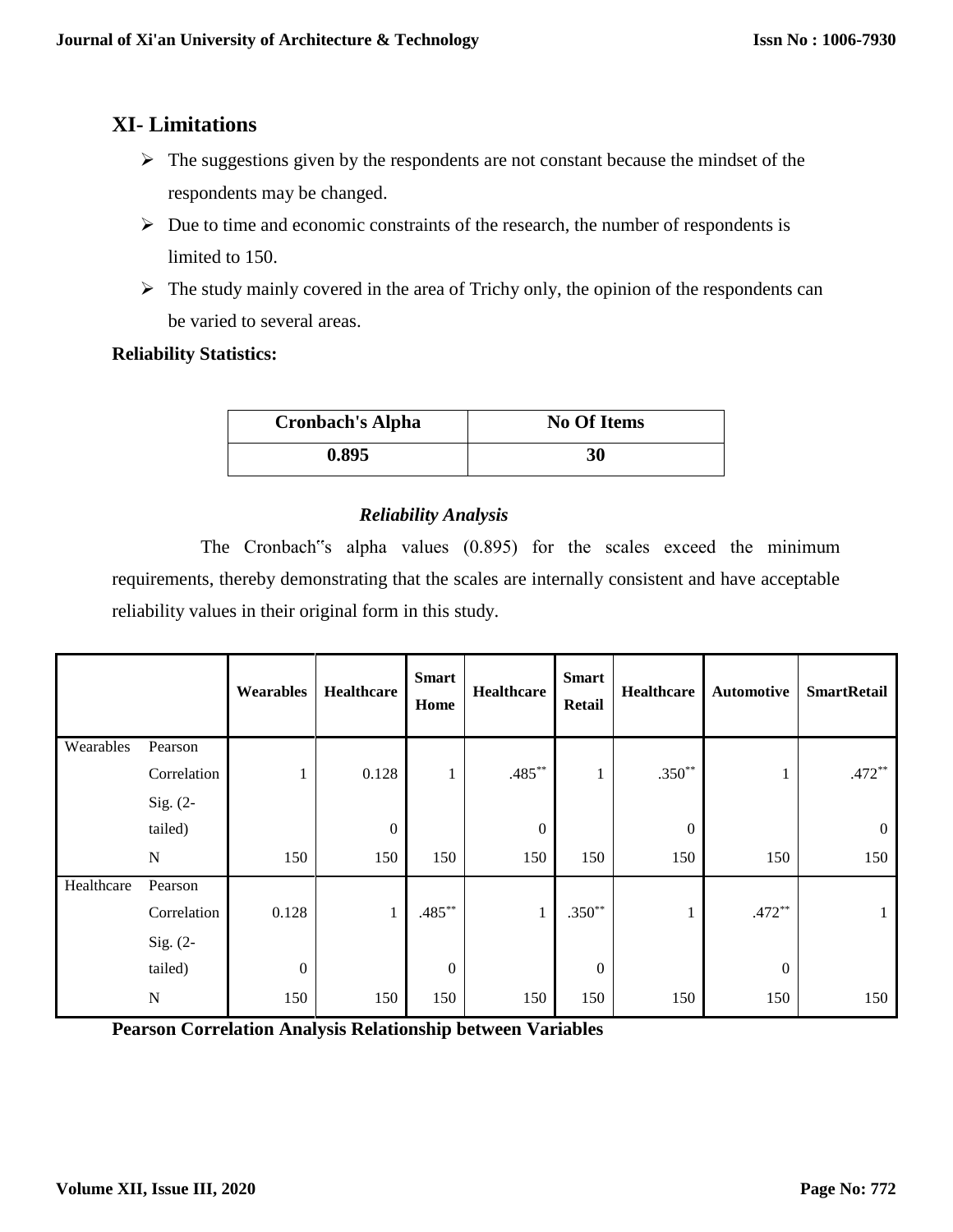# **XII- Findings**

- $\geq 54\%$  of the respondents are Female and 46% of the respondents are Male.
- $\geq 60\%$  of the respondents were aged between 23-30 years, 33% of the respondents were aged between 31-40 years, and 07% of the respondents were aged between 41-50 years.
- 76% of the Educational Qualification of the respondents is Post Graduate, 17% of the Educational Qualification of the respondents is M.Phil, and 7% of the Educational Qualification of the respondents is Doctorate.
- $\triangleright$  71% of the Monthly Income of the respondents are ranged between 10,000 20,000 Rs, 53% of the Monthly Income of the respondents are ranged between 20,000 – 30,000 Rs, 15% of the Monthly Income of the respondents are ranged between 30,000 – 40,000 Rs, 10% of the Monthly Income of the respondents are < 10,000 Rs, 1% of the Monthly Income of the respondents are ranged between 40,000 – 50,000 Rs.
- $\geq$  37% of the respondents were Experience between 1 -5 Years, 24% of the respondents were Experience between  $5 - 10$  Years,  $21\%$  of the respondents were Experience  $\langle 1 \rangle$ Years, 17% of the respondents were Experience between 10 -20 Years, 1% of the respondents were Experience >50 Years.
- $> 51\%$  of the Marital Status of the respondents is Single, 46% of the Marital Status of the respondents is married and 3% of the Marital Status is widowed.
- $\geq$  85% of the respondents are aware of IoT and 15% of the respondents are not aware of IoT.

# **Pearson Correlation**

 $\triangleright$  From correlation analysis, it is inferred that wearables, healthcare, smart retail, automotive and smart home are negatively associated with the Internet of Things.

# **XIII- Suggestions**

From the study most of the respondents were used the wearables, since the customer demand is higher on using the wearables in all aspects of usage of Internet of Things. Customer is ready to purchase wearables, but the awareness on using IoT is to be improved. From the study it is found that most of the respondents were aware of using Internet of Things in healthcare, but people in Tamil Nadu use only limited Internet of Things device in the field of healthcare. Many awareness programs have to be initiated by the government to the public. From the study most of the respondents are not aware of using Internet of Things in the field of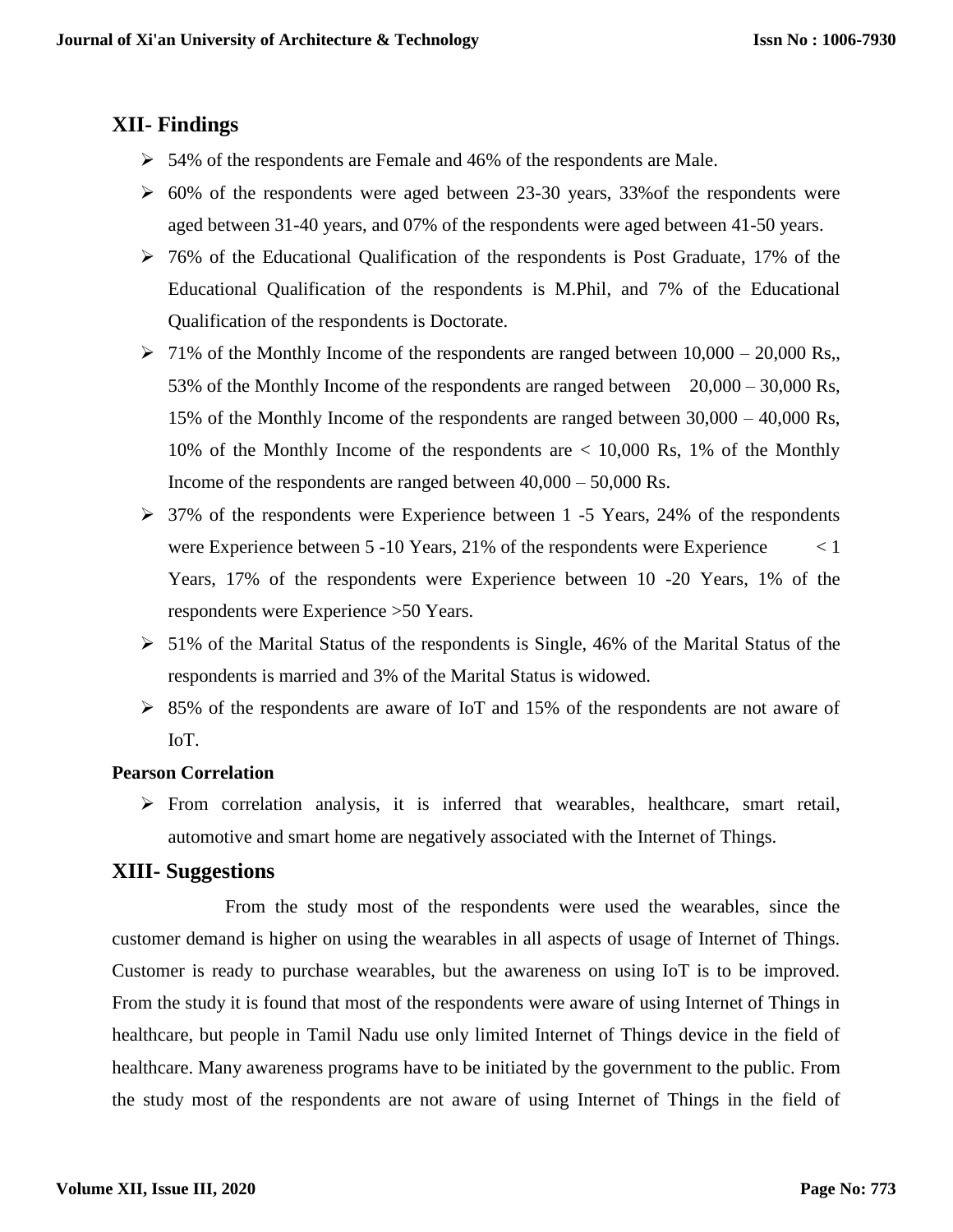automotive. Since majority of the drivers in Tamil Nadu is not educated so they found some difficulty in understanding and using the Iot device. Drivers who are using IoT will be given proper guidance to know the advantage of using IoT. From the study it is found that people who are all the frequent users of using internet for purchase will have an adequate knowledge on usage of Internet of Things in retail industry. From the study most of the respondents were aware of usage of Internet of Things in the field of smart home. Industry could come forward to educate the customer. Security of home is to be communicated clearly to the users.

# **XIV- Conclusion**

The main aim of conducting this research was to identify the factors which influence more on using of Internet of Things. The study has been conducted on different factors such as wearables, healthcare, automotive, smart retail and smart home. In this study, we reviewed existing literature in the field of Internet of Things in various aspects in order to establish a base for our analysis. Our sample consisted of 150 respondents and the analysis was made on data collected. The findings revealed that all the five factors have a significant impact on using of Internet of Things. It is also revealed that how factors impact Internet of Things have different effects in different factors of individuals. It is also noted that students, who are the future customers will need more awareness in usage of Internet of Things.

# **XV- References :**

- Morgan J. (2013). *A Simple Explanation of 'The Internet of Things'*. http://www.forbes.com/sites/jacobmorgan/2014/05 /13/simple-explanation-internetthings-that-anyone-can-understand/. Retrieved June 08, 2016.
- Burrus D. (2015). *The Internet of Things is Far Bigger than Anyone Realizes*. http://www.theinternetof things.eu/ daniel-burrus-internet-things-far-bigger-anyonerealizes-0.Retrieved June 08, 2016.
- Bauer H., Patel M. and Veira J. (2015). *Internet of Things: Opportunities and challenges for semiconductor companies*.
- http://www.mckinsey.com/industries/semiconductors/our- insights/internet-of-thingsopportunities-and-challenges-for-semiconductor-companies. Retrieved June 08, 2016.